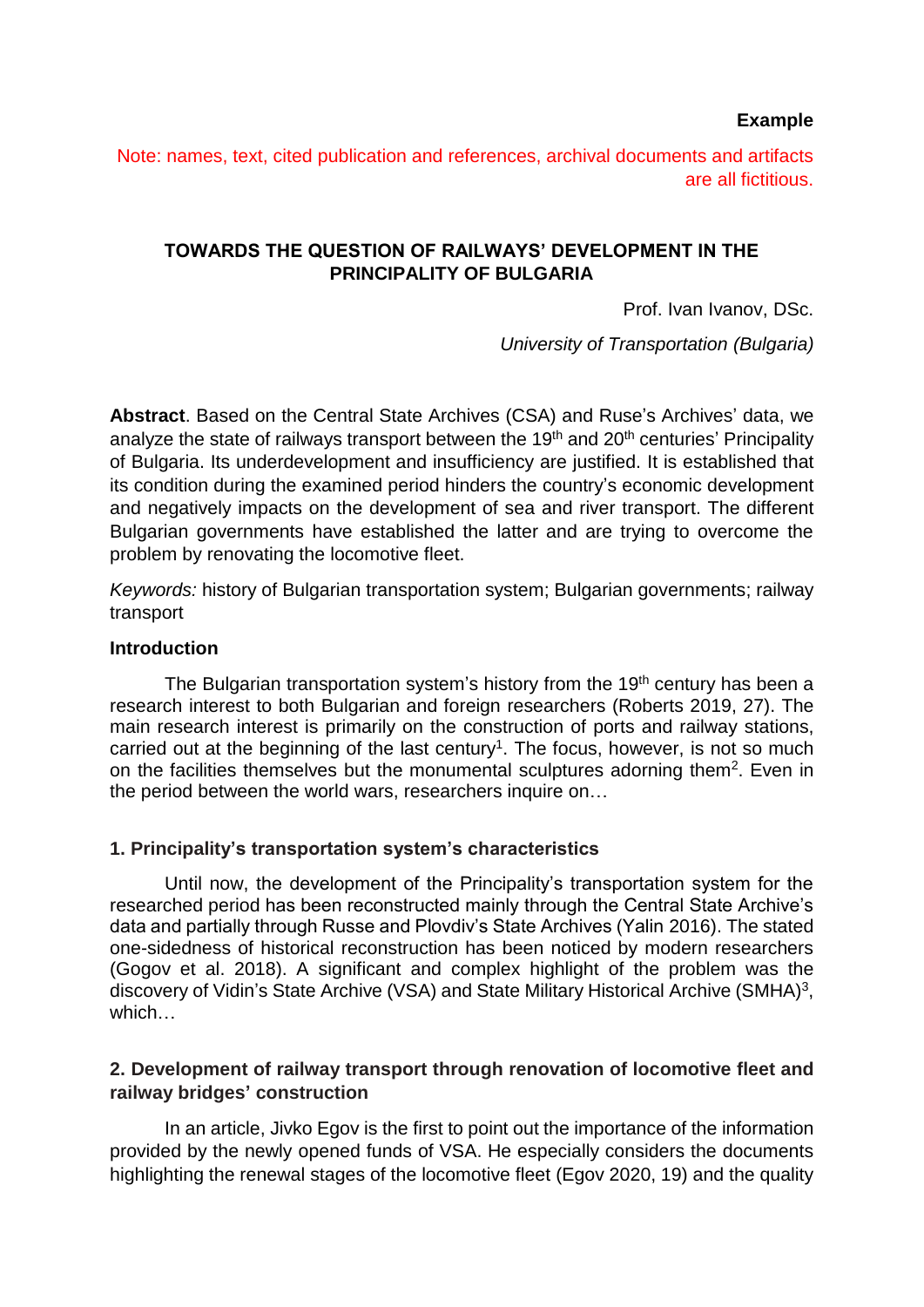training in the Railway School that opened at the beginning of the last century<sup>4</sup>. The article pays special attention to the analysis of the curriculum<sup>5</sup>, which was first published by Yavor Popov (Popov 2017, 28)…

# **Conclusions and summary**

As a result of the inspection of the newly opened funds in the VSA and SMHA, the visible modernization of the locomotive fleet was established. The latter allowed a new reading of railway's transport development in the Principality of Bulgaria from the end of the 19th century and the beginning of the 20th century.

The most informative is the financial statements found in the funds of the State Military Historical Archive …

# **NOTES**

- 1. For more information: TRANSPORT ASSOCIATION. *History of Bulgarian transport*. Available from: [https://www.BDZ.ORG/gg#-old.](https://www.bdz.org/gg#-old) [Viewed 2019-7- 17].
- 2. MITOV, Miro (sculptor). *Winner's Vase*. Sculpture. Marble. Size: 3779 х 1541 х 1385 mm. KOREV, Albert (designer). Around 1928 г. In: Regional Historical Museum, Plovdiv. Museum № 13-9379; ANONYMOUS, 1929. *Diary of voice.* Gazzete of Bulgarian at London.
- 3. LUDOGOREV, Rusen [Major]. 13.10.1914. *Order on the railway company №37*. Order. In: Fund of railway company. F. 1077, оp. 1, a.e. 13, pp. 12- 13. At: SMHA, Veliko Turnovo. Digital surrogate available from: [https://www.military.com/2019/12/11/Echo=15764514.](https://www.military.com/2019/12/11/Echo=15764514) [Viewed 2019-3- 11].
- 4. PLEVEN'S LIBRARY. *Railways*. [Railways website]. (March 2018). Online. Railways Library of Pleven, 2018. Archive copy available from: Internet archive (distributor), https://www.BDarchiv.org/84830. [archived 2018-12-22]. [Viewed 2019-3-11].
- 5. RAILWAYS SCHOOL. 1908-07-12. *Curriculum.* Printed Paper Form. Size: 541 х 385 mm. In: Main Fund, ent. № 583/6, inv. № I-2040/30. At: National Museum of Education [NME].

## **Acknowledgement**

The work was supported and funded by […], [grant number xxx]

The author would like to acknowledge the employees at the VSA and SMHA for their assistance in working with the archives.

# **REFERENCES**

GOGOV, M .; PETROV, M.; GETOV, R., 2018. *History of the Bulgarian railways*. Sofia: Academ. ISBN 978-619-7928-59-2.